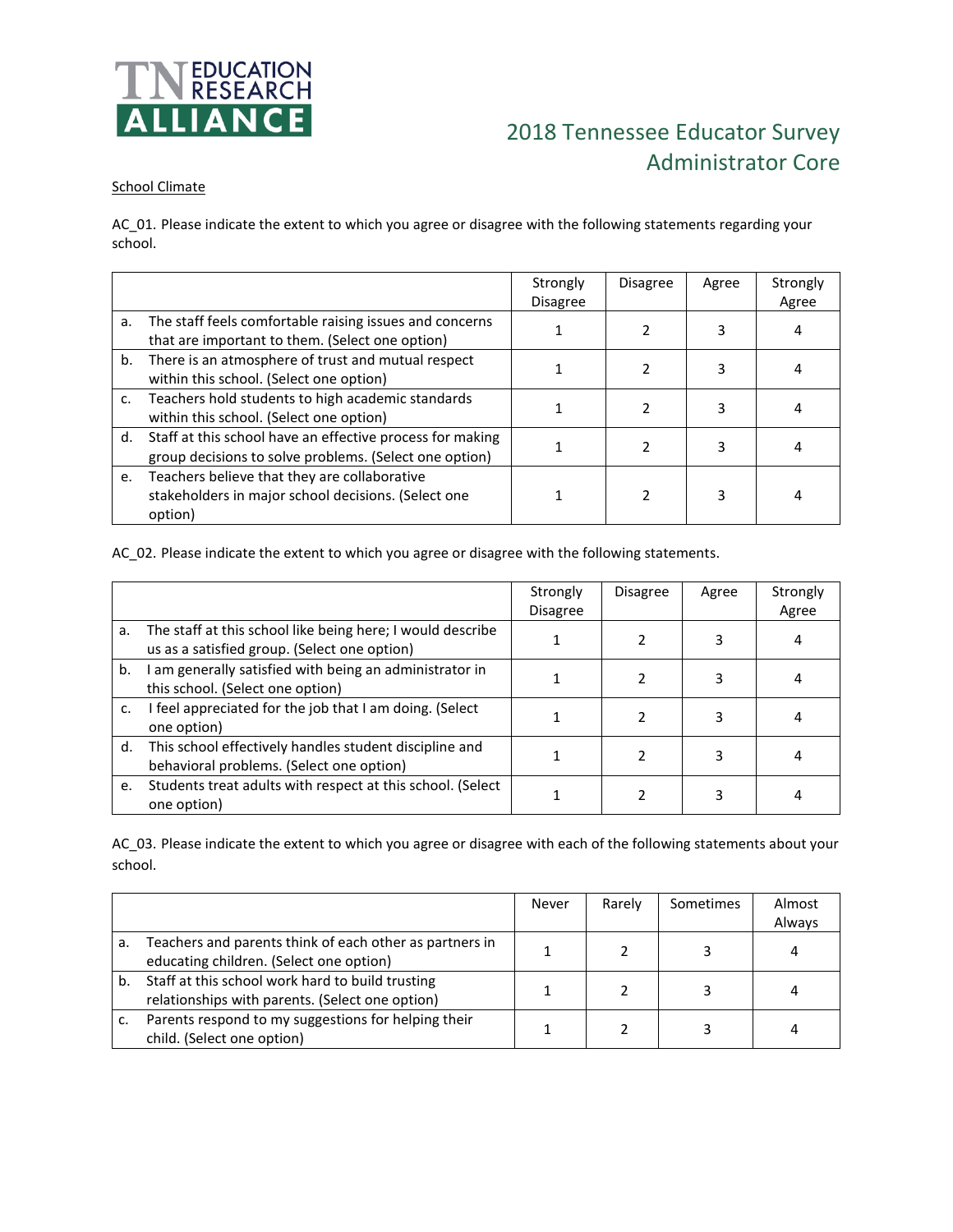#### Roles and Responsibilities

\_\_\_\_\_\_\_

AC\_04. Including hours spent during the school day, before and after school, and on the weekends, how many hours do you spend on ALL school-related activities during a typical FULL WEEK at this school? [Answer must be between 0 and 100, inclusive]

AC\_05. In an AVERAGE WEEK, what percentage of your work time do you devote to each of the following activities?

- \_\_\_\_ Instructional planning/coaching with teachers
- \_\_\_\_ Observing teachers and providing observation feedback
- \_\_\_\_ Administrative duties (hiring, scheduling, budgeting, central office meetings)
- \_\_\_\_ Parent and/or community engagement
- \_\_\_\_ Student discipline issues
- \_\_\_\_ Working directly with students (i.e., teaching, tutoring, etc.)
- \_\_\_\_ Monitoring extracurricular activities
- \_\_\_\_ Other
- \_\_\_\_ SUM (Must sum to 100%)

AC\_06. Please select the response that best corresponds with the amount of influence you have within each of the following areas.

|    |                                                                                                                               | No Influence | Minor<br><b>Influence</b> | Moderate<br>Influence | Major<br>Influence |
|----|-------------------------------------------------------------------------------------------------------------------------------|--------------|---------------------------|-----------------------|--------------------|
| a. | Setting performance standards for students<br>of this school (Select one option)                                              |              | 2                         | 3                     | 4                  |
| b. | Establishing curriculum at this school (Select<br>one option)                                                                 |              | 2                         | 3                     | 4                  |
| c. | Determining the content of in-service<br>professional development programs for<br>teachers of this school (Select one option) |              | 2                         |                       | 4                  |
| d. | Evaluating teachers at this school (Select one<br>option)                                                                     |              | 2                         | ς                     | 4                  |
| e. | Hiring new full-time teachers at this school<br>(Select one option)                                                           |              | 2                         | 3                     | 4                  |
| f. | Setting discipline policy at this school (Select<br>one option)                                                               |              | 2                         | 3                     | 4                  |
| g. | Deciding how our school budget will be spent<br>(Select one option)                                                           |              | 2                         | 3                     | 4                  |





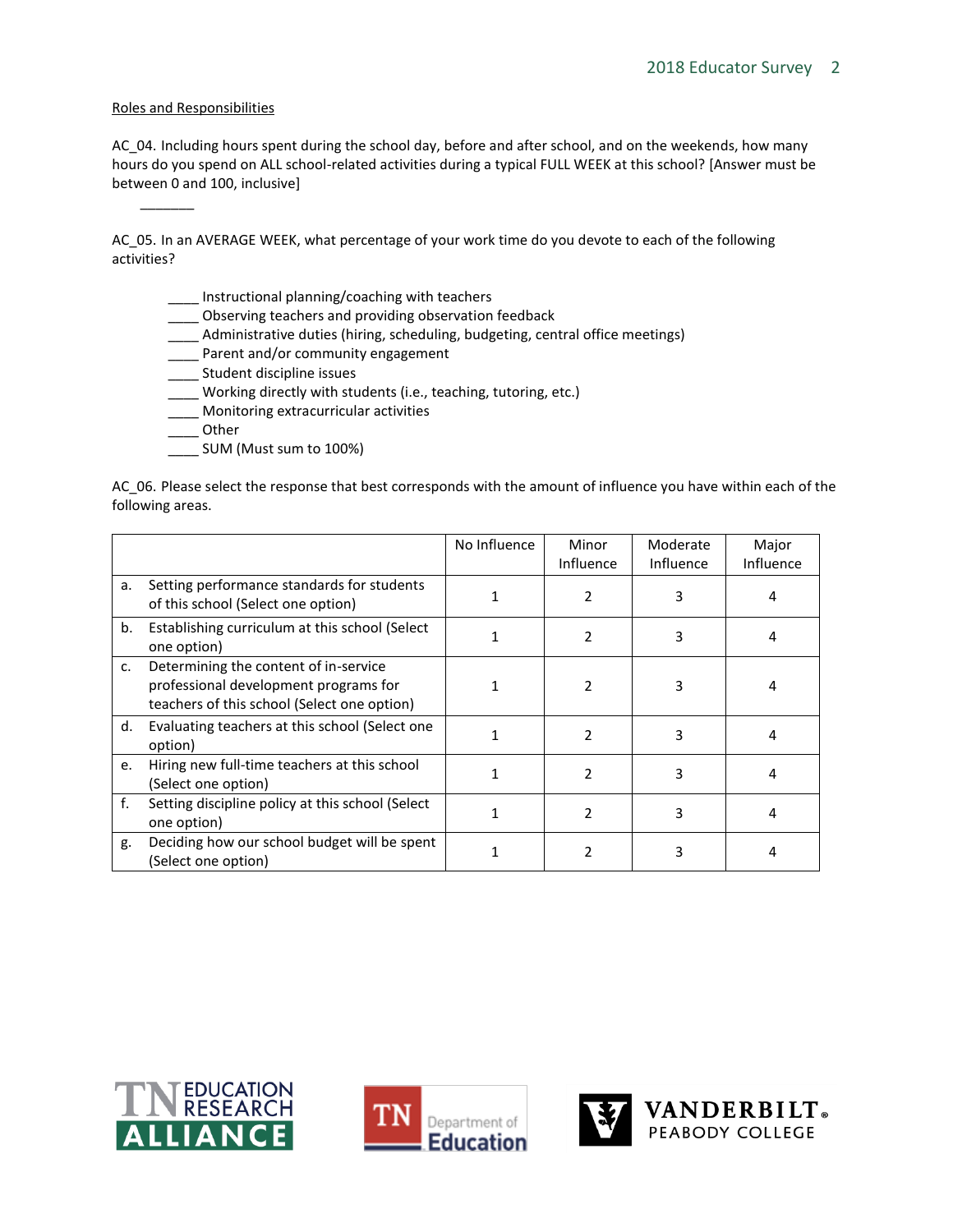#### Roles and Responsibilities

AC\_07. Please select the top three characteristics you consider when hiring new teachers. [Please select no more than three options.]

- a. Prior evaluation scores
- b. Prior student achievement scores
- c. Previous teaching experience
- d. Intelligence
- e. Enthusiasm
- f. Content knowledge
- g. Willingness to take on extra duties
- h. Shared racial background with students
- i. Knowledge of local curricula and assessments
- j. Teaching proficiency demonstrated in sample lesson
- k. Recommendations from previous employer or educator preparation program
- l. Other (Please specify) \_

#### School Instructional and Improvement Practices

AC\_08. To improve student success, what percentage of time would you like for counselors in your school to spend doing each of the following? (Number Entry) **[Question given to principals only]** 

- a. Delivering school-wide/comprehensive counseling curriculum (e.g., development of personal and social skills, development of academic skills, postsecondary and career planning)
- b. Individual student planning (e.g., developing student educational, postsecondary, and career plans; interpreting student assessment data)
- c. Responsive services (e.g., reducing discipline issues; counseling students who have behavioral issues)
- d. Student support: collaboration, consultation, referral
- e. Foundation, management, and accountability
- f. Other non-counseling activities (e.g., testing coordination, master scheduling) SUM: AC\_12\_Sum (Should sum to 100%)

AC 09. What changes, if any, do you anticipate making regarding your counselor(s') responsibilities over the next year?

AC\_10. Which of the following do you consider most important for assigning students to teachers? (Please select up to three) (Please select at most 3 options.)

- a. Student behavior
- b. Student grades and academic record
- c. Student test scores
- d. Teacher observation scores
- e. Teacher TVAAS scores
- f. Fit of teacher skills to student needs
- g. Parent requests
- h. Recommendations from counselors or specialists
- i. Recommendations from current teachers
- j. Keeping students together over time
- k. Randomization of students to classrooms
- l. Other (Please Specify)





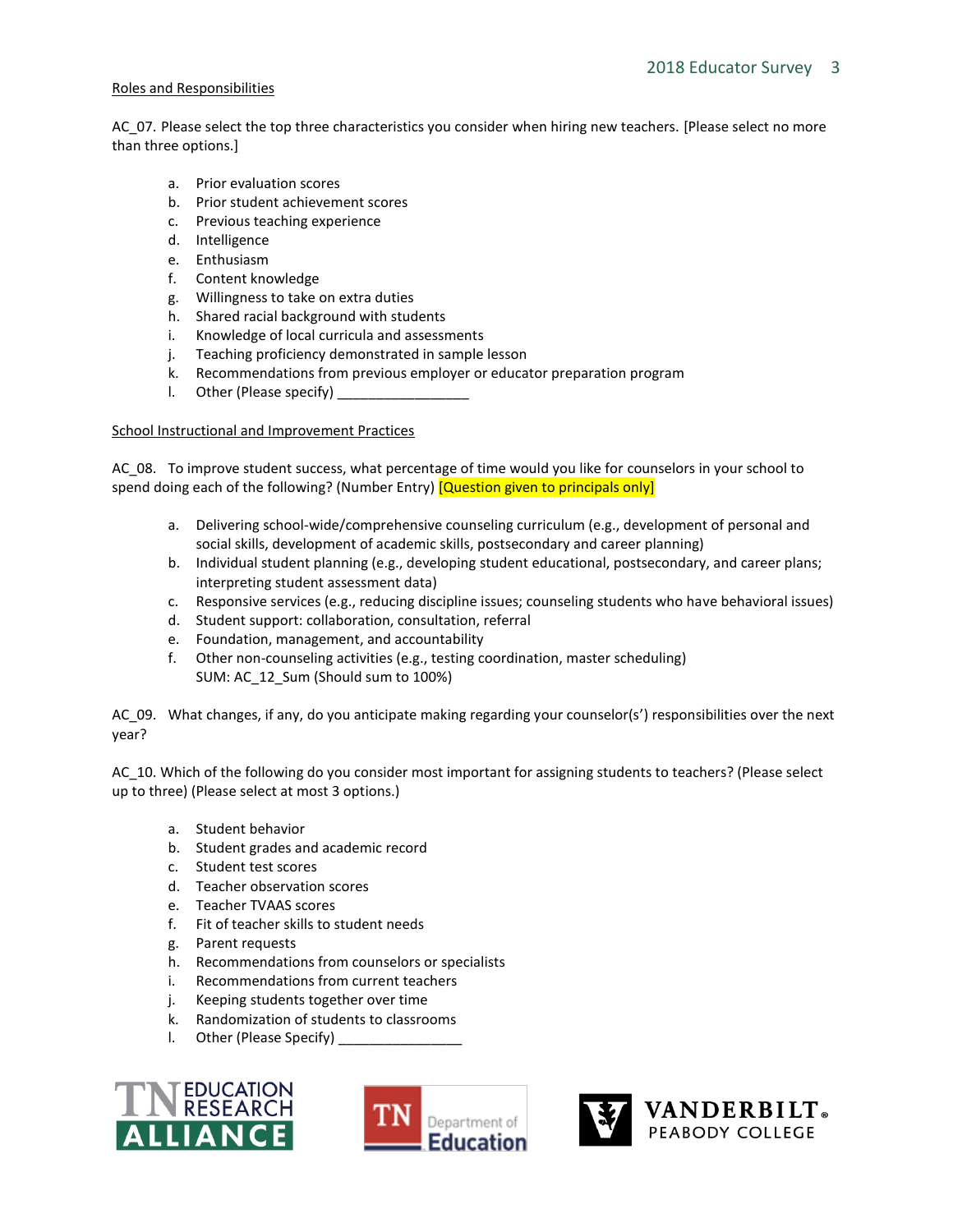## 2018 Educator Survey 4

AC\_11. Which of the following have been the biggest challenges to ensuring that teachers are using strong instructional materials? (Mark up to Two)

- a. Funding to purchase high quality materials
- b. Our current materials do not align to the new standards
- c. Teachers prefer to use their own materials
- d. Teachers lack expertise to implement the materials provided
- e. Teachers lack expertise to select high quality materials
- f. Quality materials has not been a priority
- g. Other (Please Specify): \_\_\_\_\_\_\_\_\_\_\_\_\_\_\_\_\_\_

#### Administrator Evaluation

AC\_12. How often has an evaluator observed you doing your job this school year as part of the administrator evaluation process in your district?

- a. I have not yet been observed and DO NOT expect to be observed. (Skip to AC\_15)
- b. I have not yet been observed but DO expect to be observed before the end of the year. (Skip to  $AC_15$
- c. One time
- d. Two times
- e. More than two times

AC 13. How true is each of the following statements about the feedback you have received from your administrator evaluation? The feedback I received so far this year …

|    |                                          | Not at all | Somewhat | Mostly | True | N/A |
|----|------------------------------------------|------------|----------|--------|------|-----|
|    |                                          | True       | True     | True   |      |     |
| а. | Identified specific areas of my practice |            |          |        |      |     |
|    | that could be improved. (Select one      |            |          | 3      |      |     |
|    | option)                                  |            |          |        |      |     |
| b. | Included guidance on how to make         |            |          |        |      |     |
|    | improvements in my practice. (Select     |            |          | 3      |      |     |
|    | one option)                              |            |          |        |      |     |
| c. | Focused only on the areas of             |            |          |        |      |     |
|    | refinement. (Select one option)          |            |          |        |      |     |